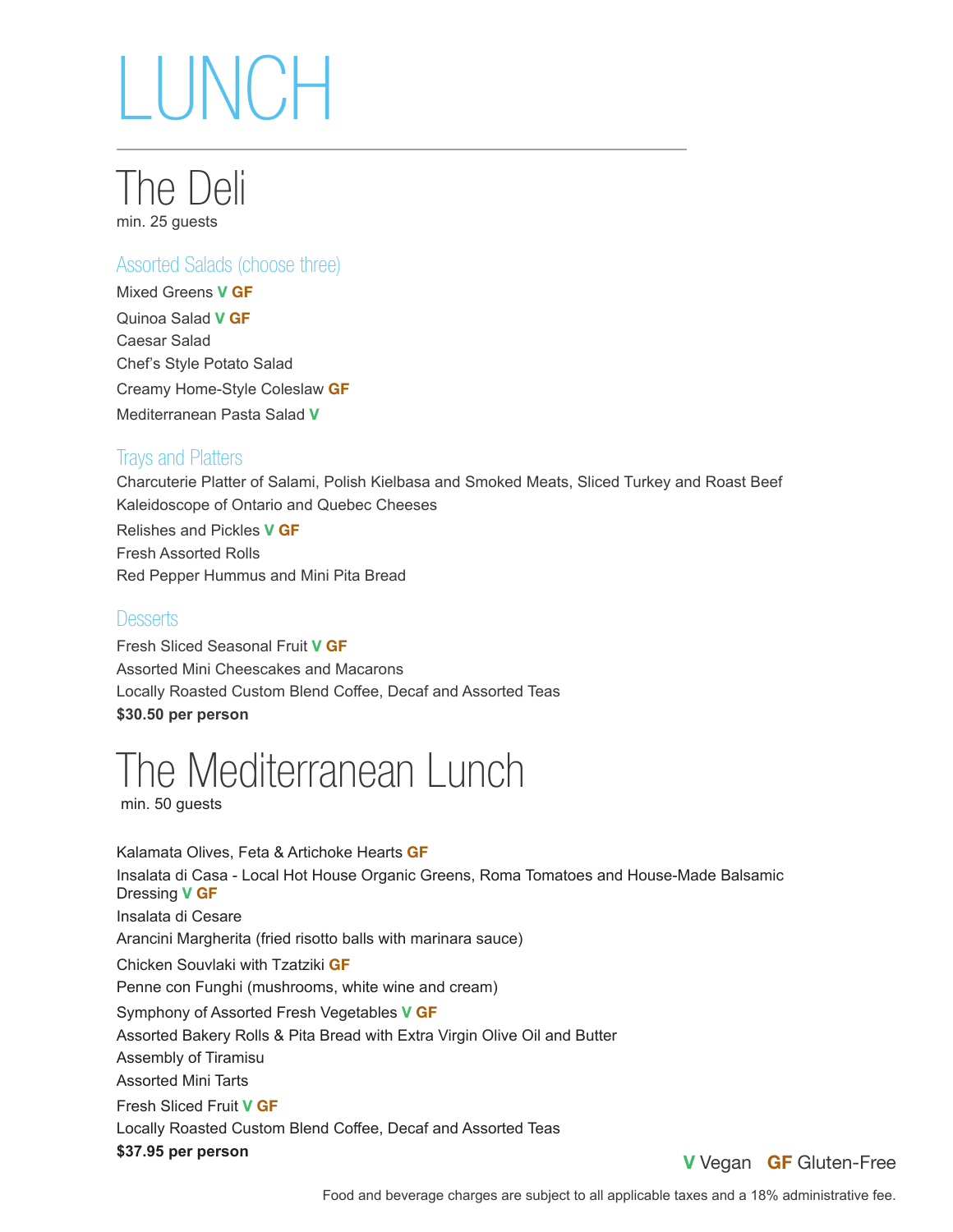

Caesar Salad with Homemade Croutons (bacon on side) Grilled Chicken Breast **GF** Homestyle Macaroni and Cheese Vegetable Medley **V GF** Rolls and Butter Assorted Home Baked Fruit Pies Gluten Free Rocky Road Brownies **GF**

Locally Roasted Custom Blend Coffee, Decaf and Assorted Teas

#### **\$27.95 per person**

*Add Sliced Fresh Fruit for \$5.50 per person Vegan pasta option available as a substitute* 

The Express 2

min. 25 guests

Mixed Green Salad with House Vinaigrette **V GF** Creamy Coleslaw Sliced Top Sirloin served with au Jus and Dijon Mustard Hoagie Rolls Red Skin Potato Wedges Vegan Baked Chili **V** Assorted Fresh Baked Cookies Whole Fruit **V GF** Locally Roasted Custom Blend Coffee, Decaf and Assorted Teas

**\$27.95 per person**  *Substitute Whole Fruit with Sliced Fresh Fruit for \$5.00 per person*

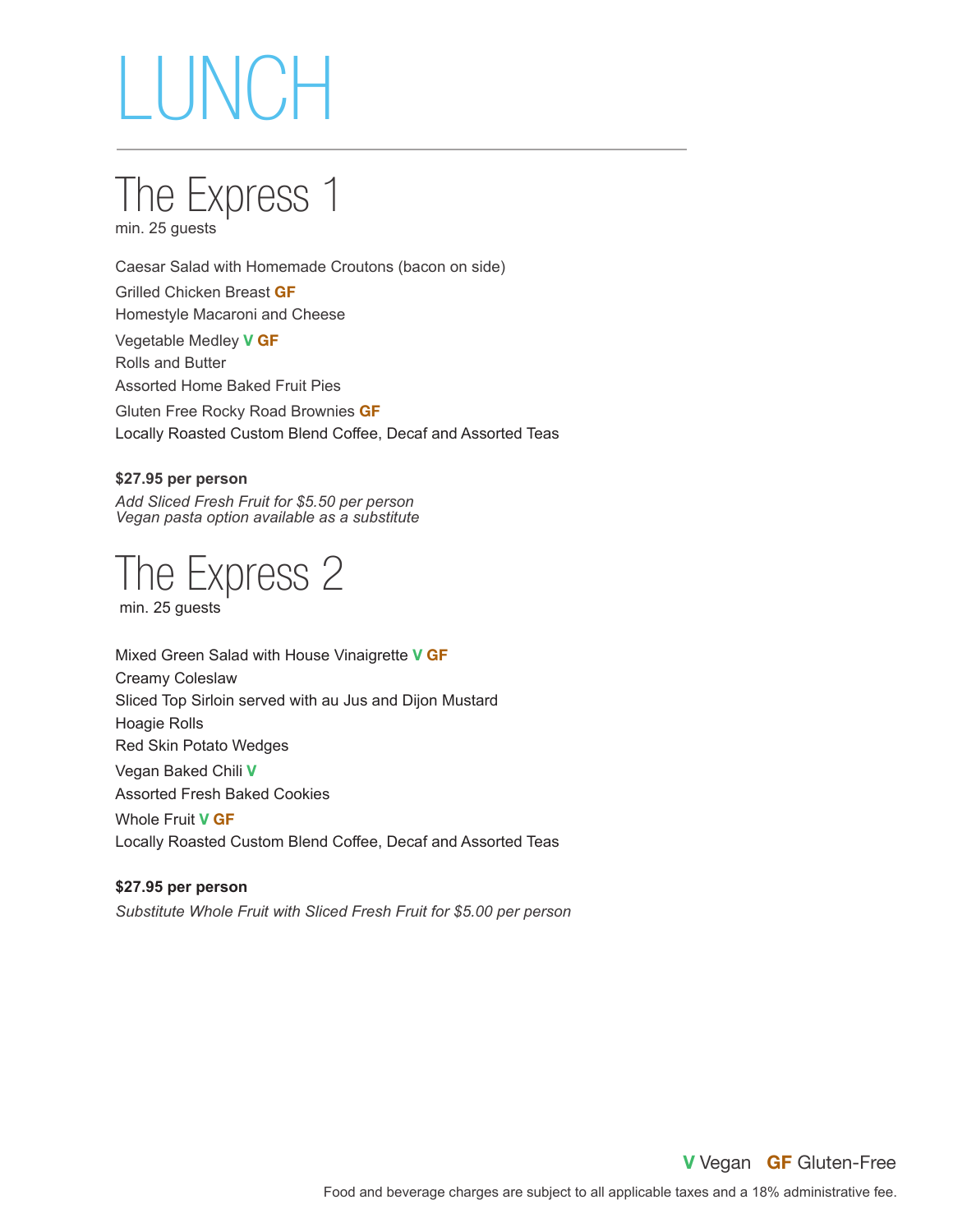

Chef's Daily Inspired Soup with Crackers

### **Salads**

Garden Salad with Petite Baby Kale and Crisp Vegetables with House-Made Vinaigrette **V GF** Mediterranean Pasta Salad

### Assorted Sandwiches:

*Featuring Chef's Selection of Rolls, Breads and Wraps (Gluten-Free Rolls available by pre-order) Filled with the Following Selections:* Black Forest Ham and Swiss Cheese, Lettuce and Tomato Montreal Smoked Beef Brisket, Swiss Cheese with Honey Dijon, Lettuce and Tomato Roast Turkey and Cranberry Relish Grilled Vegetables with Hummus **V**

Gluten Friendly Rocky Road Brownies **GF** Assorted Beignets and Cookies Fresh Sliced Fruit **V GF** Locally Roasted Custom Blend Coffee, Decaf and Assorted Teas

### **\$30.50 per person**

*Sandwiches are portioned to 1.25 pieces per guest Add a crudité platter for \$3.00 per person*

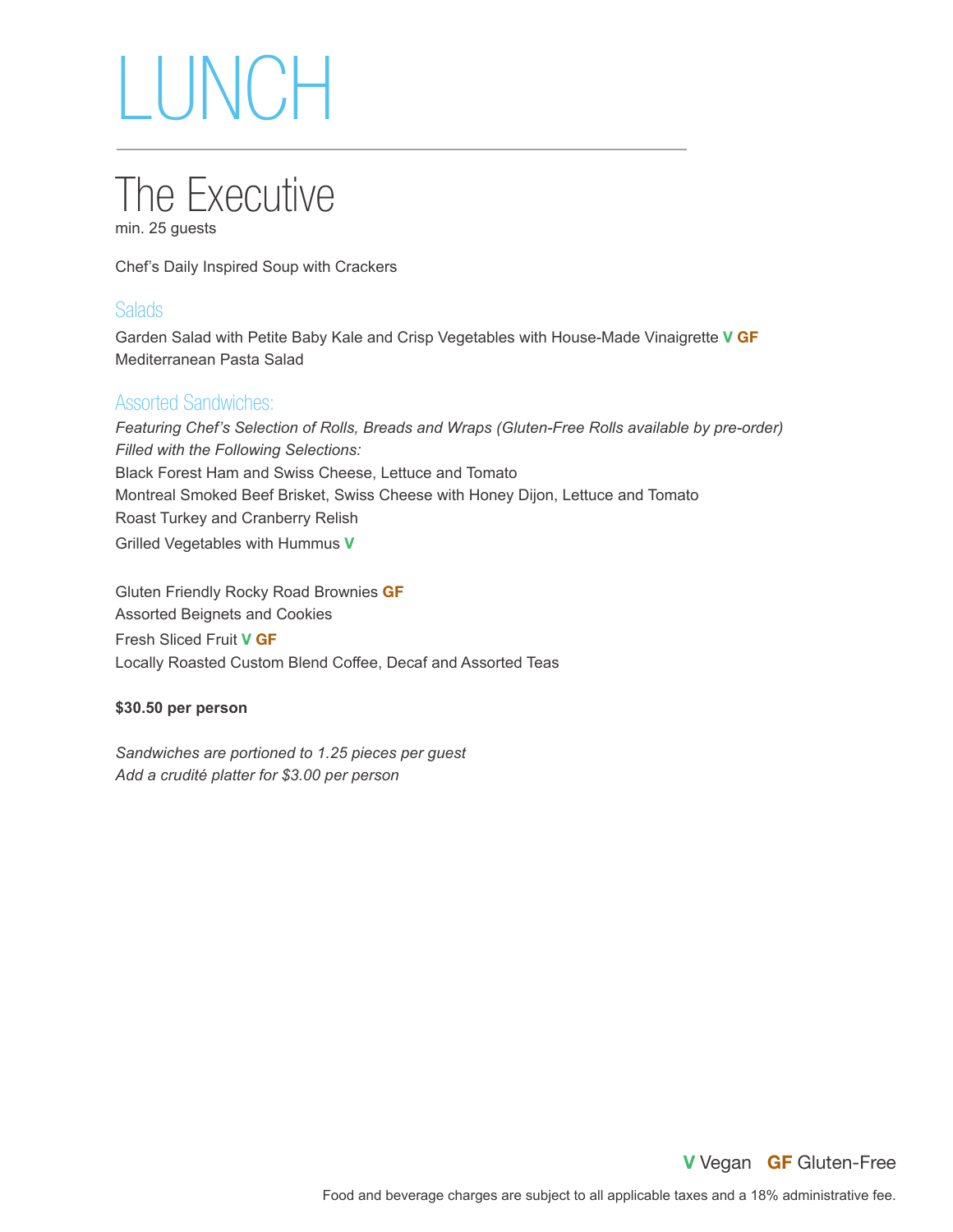## Classic Plated

min. 25 guests Starter (Please select a soup or salad)

## Salads (served french style)

Assorted Organic Greens with Crisp Vegetables and Chef's Homemade Vinaigrette **GF** Caesar - Romaine Hearts with Asiago, Our Own Hand Made Oven Fired Croutons and Creamy Garlic Dressing

### **Soups**

Anderson's Ale and Cheddar Soup\* Tomato Basil Bisque *\*can be made as* **V GF**

### Entrée (choose one)

*All entrées are served with Chef's choice of starch and vegetable* Supreme of Ontario Chicken with a Chive Butter Sauce **GF** Sustainable East Coast Salmon with White Wine and Dill Sauce **GF** Polenta Bowl with Vegetable Ratatouille in Tomato Sauce **V GF**

### Dessert (choose one)

Baton of Carrot Cake with Cream Cheese Icing Chocolate Pecan Flan with Cinnamon Crème Anglaise Vanilla Cheesecake Slice with Strawberry Sauce Layered Chocolate Gâteau Chef's Fruit Coulis **GF**

### Lunch Also Includes:

Assorted Bakery Rolls with Butter Locally Roasted Custom Blend Coffee, Decaf and Assorted Teas

**\$42.95 per person**